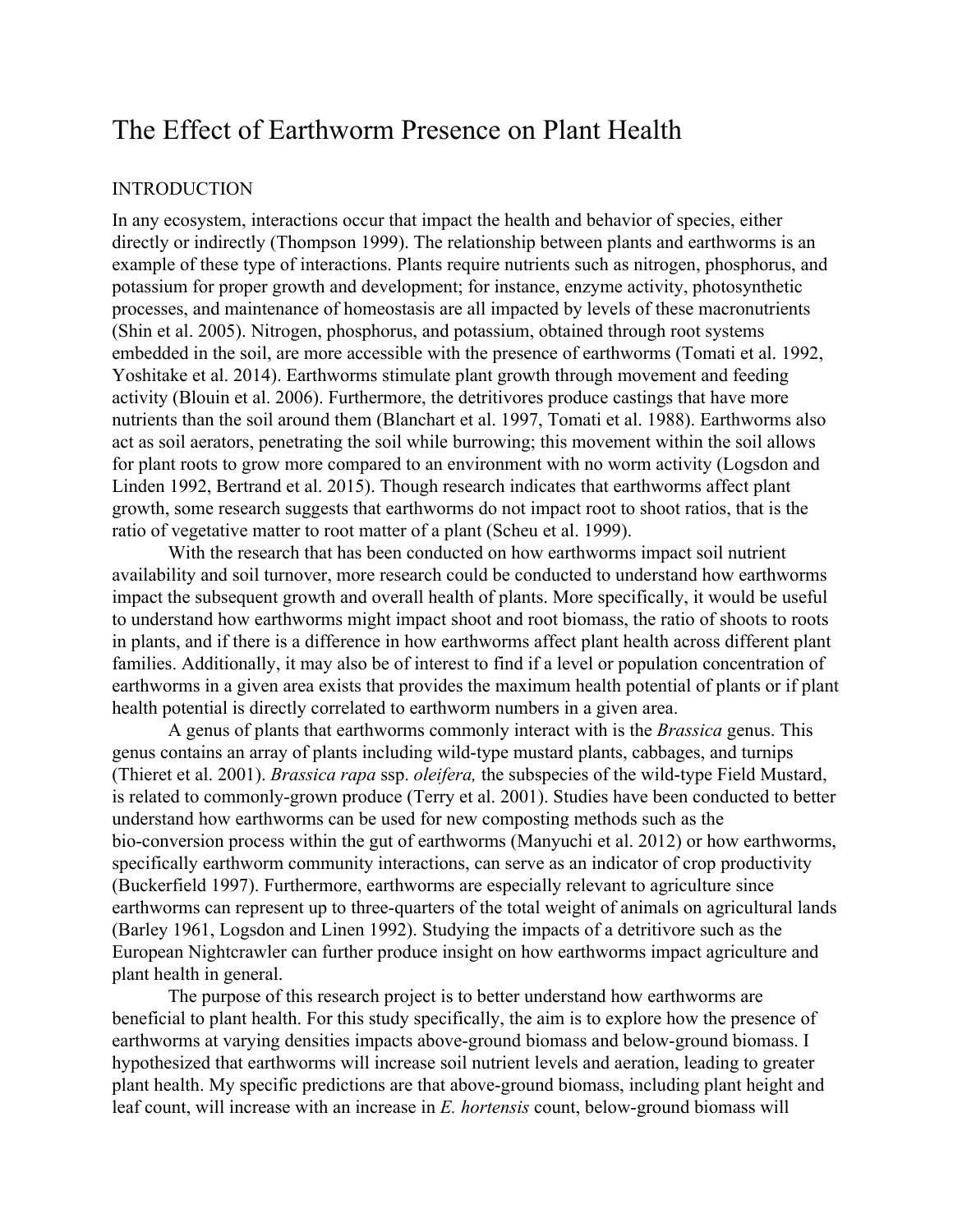increase with an increase in *E. hortensis* count, and the shoot to root ratio will increase with an increase in *E. hortensis* count.

### **METHODS**

## **Study organisms and site**

The Field Mustard (*Brassica rapa)* is a weedy plant that exists in fields and disturbed areas along the east coast in states like Maryland, Virginia, and North Carolina (Thieret et al. 2001). The *Brassica* genus is a diverse group that contains agriculturally relevant plants such as broccoli and cabbage as well as wild-type plants that includes wild-type mustards and turnips (Terry et al. 2001). A subspecies, *Brassica rapa* ssp. *oleifera* (Wisconsin Fast Plant)*,* is used in classrooms and laboratories across the country for its quick maturity time (Musgrave 2000). *Brassica rapa* ssp. *oleifera* has been cultivated to have a rapid life cycle, fully maturing from a seed in about thirty days (Radu 2014), allowing for observation of plant health from seed to fruit-bearing (seed pod) stage. In addition to this rapid life cycle, *B. rapa* ssp. *oleifera* serves as a good comparison plant to agriculturally relevant plants and wild-type plants, making it an ideal study plant.

The European Nightcrawler (*Eisenia hortensis*) is wide-spread across North America and can be found in the topsoil of grassy fields and forest leaf-litter (Hale et al. 2008).

The experiment was carried out in the Virginia Tech Greenhouse on Washington St. in Section 10B. Here, the climate can be considered characteristic of spring and early summer with respect to temperature, humidity, and lighting with average temperature of 72.3ºF and average light period of 10 hours over the span of the study.

### **Study approach and design**

This study took an experimental approach to answering the broad question of how earthworms impact plant health. To test the hypothesis, five individual *B. rapa* subsp. *oleifera* seeds were planted in two-gallon pots containing soil that were purchased to minimize unaccounted variance that might arise from microorganisms, plants, fungi, and nutrient levels found in natural soils. In eight two-gallon pots that contain five seeds per pot, different numbers of *E. hortensis* were added at day one. The following levels were added to the pots: zero worms (control), one worm, two worms, three worms, four worms, five worms, six worms, and seven worms. This process was repeated for another eight pots so that two repetitive sets of data exist in the study with 16 two-gallon pots total, 80 plants total, and 56 earthworms total. Randomized placement of containers help keep constant the amount of light and water the plants receive. Temperature and humidity in the greenhouse were held constant so that all containers experienced relatively the same conditions.

Levels of nitrogen, phosphorus and potassium were measured with a soil test kit at the beginning of the study when the macronutrient levels of the soil are the same for all containers, and at the conclusion of the study when changes are expected to have occurred in the containers due to earthworm presence. To measure plant height, measurements were taken in centimeters from the rim of the container to the shoot tip (shoot apical meristem) of the plant to account for changes in compactness of soil and variable leaf height. To measure leaf count, the number of fully unfurled leaves were counted and recorded. To measure the above-ground biomass and below-ground biomass, roots were separated from the vegetative tissue of each plant, and all parts were rinsed to remove soil particles and subsequently dried to remove excess water.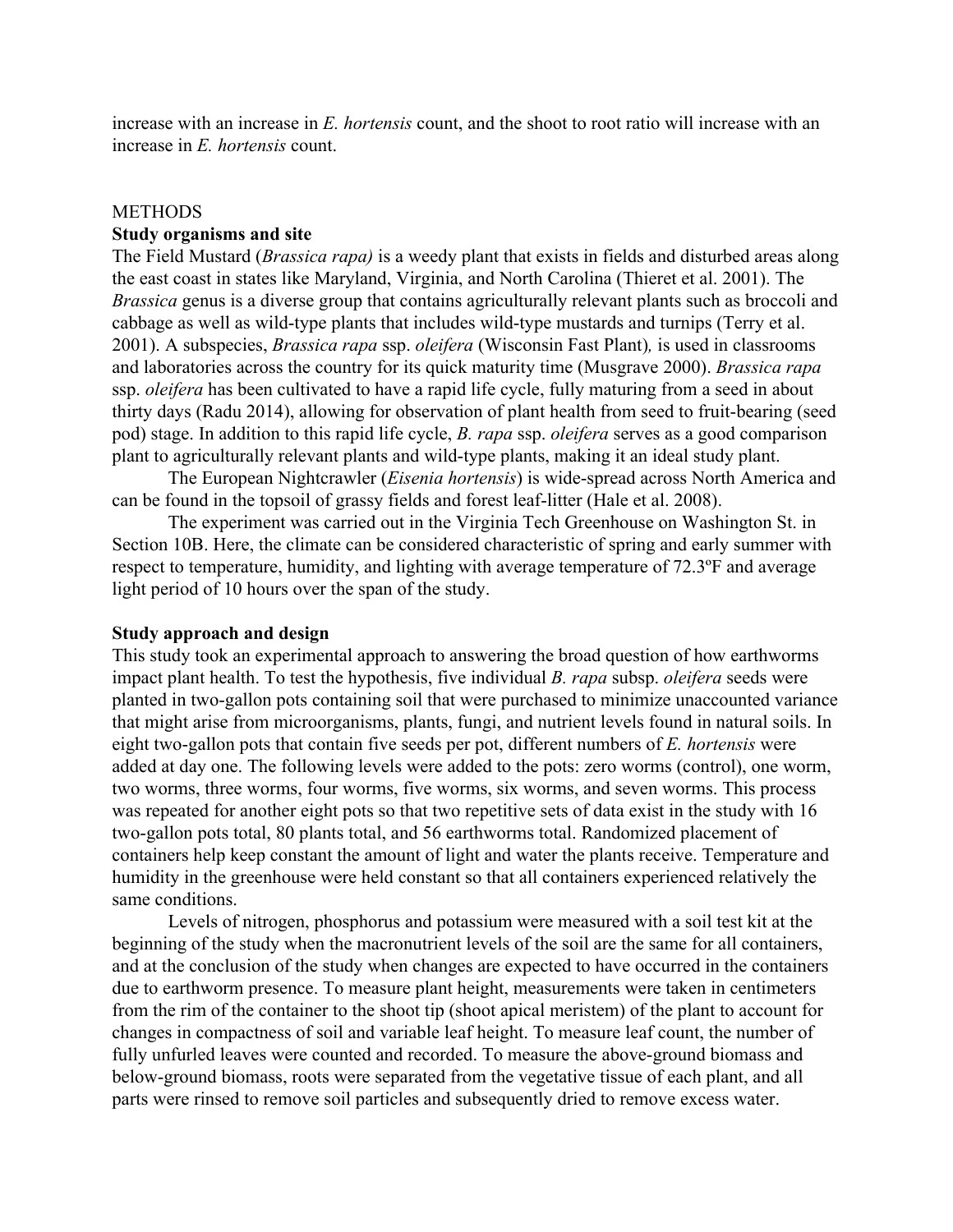Above-ground biomass was defined as all vegetative matter and below-ground biomass was defined as roots.

# **Variables**

Plant health was assessed in various ways including above-ground biomass, below-ground biomass, and shoot to root ratio. Plant height and leaf count were also used as assessors of plant health. Other variables being measured in this study include levels of nitrogen, phosphorus and potassium and top soil temperature.

## **Data analysis**

In this study, the predictions were that above-ground biomass, plant height, leaf count, below-ground biomass, and the shoot to root ratio will all increase with an increase in *E. hortensis* count. A linear model was used with above-ground biomass as the response variable and earthworm count serving as the fixed effect. This model was repeated with plant height, leaf count, below-ground biomass, and the shoot to root ratio all serving as the response variable and earthworm count serving as the fixed effect as well. Nutrient levels were not measured in the data analysis as the levels of nutrients could only be measured as a coarse categorical value and not a numerical value, leaving changes in nutrient levels unspecific and, therefore, irrelevant to the study.

Running the data in version 1.2.5001 of RStudio, the following packages were used in the script: RColorBrewer, lme4, Matrix, ggplot2, dplyr, rstudio, stats, graphics, grDevices, utils, datasets, methods, and base. The Shapiro-Wilk test for normality displayed non-normal ( $p <$ 0.05) distributions for plant height ( $p = 0.002$ ), leaf count ( $p = 1.12e-06$ ), and shoot to root ratio  $(p = 7.814e-07)$ , while above-ground biomass  $(p = 0.09)$  and below-ground biomass  $(p = 0.07)$ showed normal distribution ( $p > 0.05$ ). However, due to the near-normal distributions of the histograms of plant height, leaf count, and shoot to root ratio, the data was analyzed using a linear model.

## RESULTS

## **Effects of earthworm presence on above-ground biomass**

Through a linear model, it was found that there was a significant relationship between earthworm count and above-ground biomass ( $F = 8.733$ ,  $p = 0.004131$ ). As earthworm count increased from 0 to 7 worms, average above-ground biomass also increased (Fig. 1).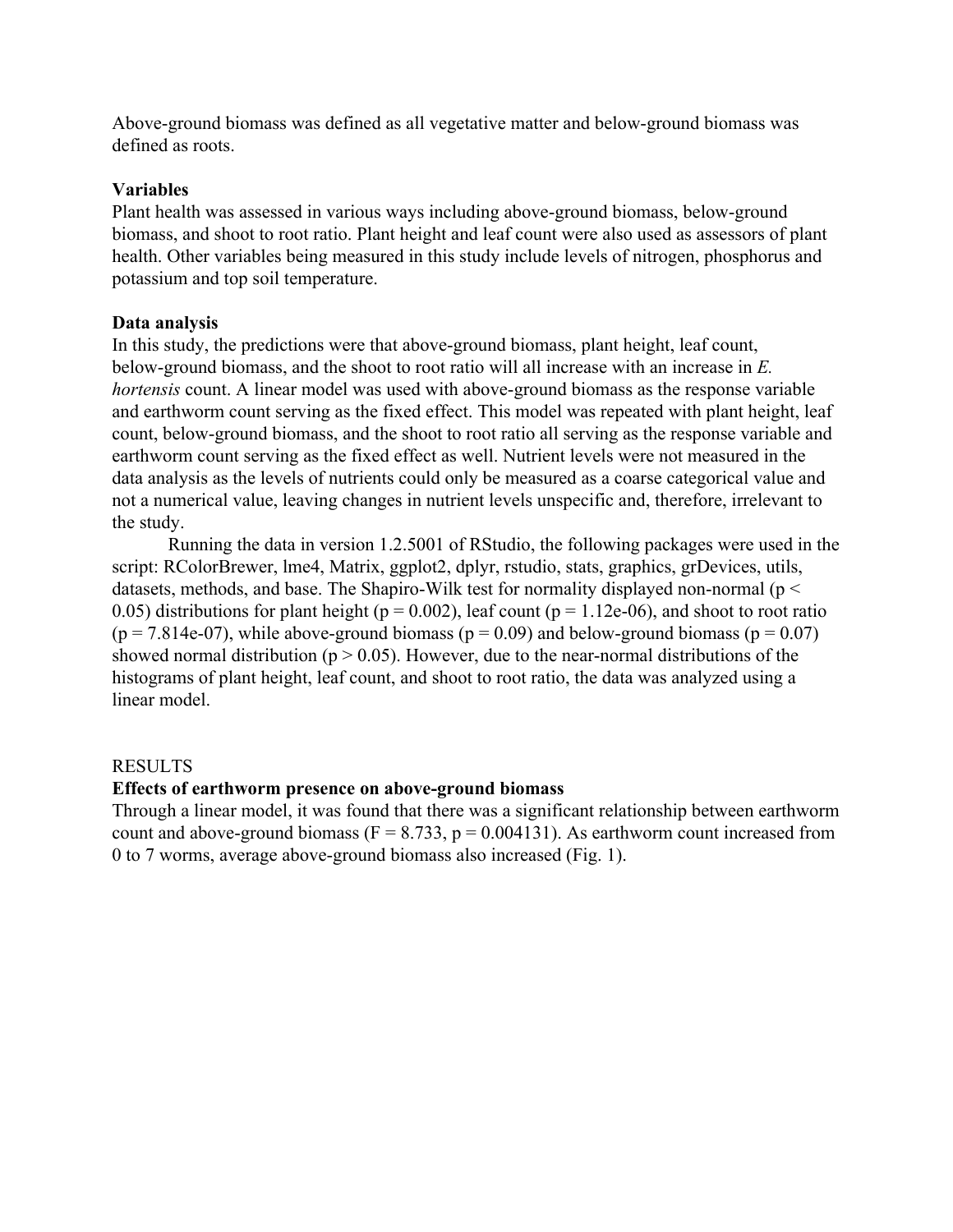

Figure 1: Effect of earthworm count on average above-ground biomass over a span of 22 days for both pot sets. Uncolored points represent individual measurements of average-above ground biomass in both pot sets.

## **Effects of earthworm presence on below-ground biomass**

There was no significant relationship between earthworm count and below-ground biomass ( $F =$ 0.3785,  $p = 0.5402$ , Fig. 2).



Figure 2: Effect of earthworm count on average below-ground biomass over a span of 22 days for both pot sets. Uncolored points represent individual measurements of average below-ground biomass in both pot sets.

## **Effects of earthworm presence on the shoot to root ratio**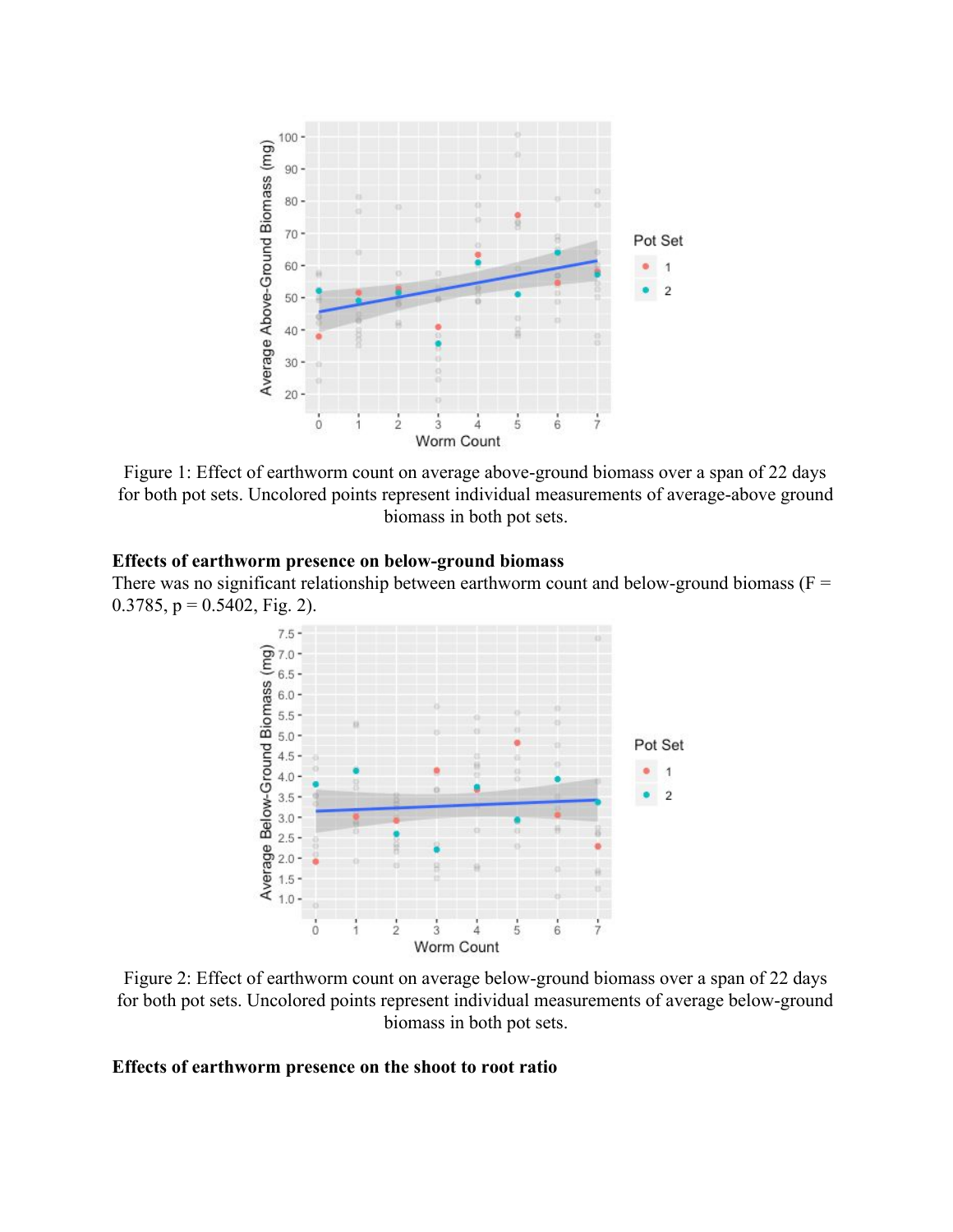Through a linear model, it was found that there was a significant relationship between earthworm count and above-ground biomass ( $F = 5.081$ ,  $p = 0.02699$ ). As earthworm count increased from 0 to 7 worms, so did the above-ground biomass to below-ground biomass ratio, also referred to as the shoot to root ratio (Fig. 3).



Figure 3: Effect of earthworm count on average shoot to root ratio over a span of 22 days for both pot sets. Uncolored points represent individual measurements of average shoot to root ratio in both pot sets.

## **Effects of earthworm presence on plant height**

There was no significant relationship between earthworm count and plant height ( $F = 0.1658$ , p  $= 0.685$ ; Fig. 4).



Figure 4: Effect of earthworm count on average plant height over a span of 22 days for both pot sets. Uncolored points represent individual measurements of average plant height in both pot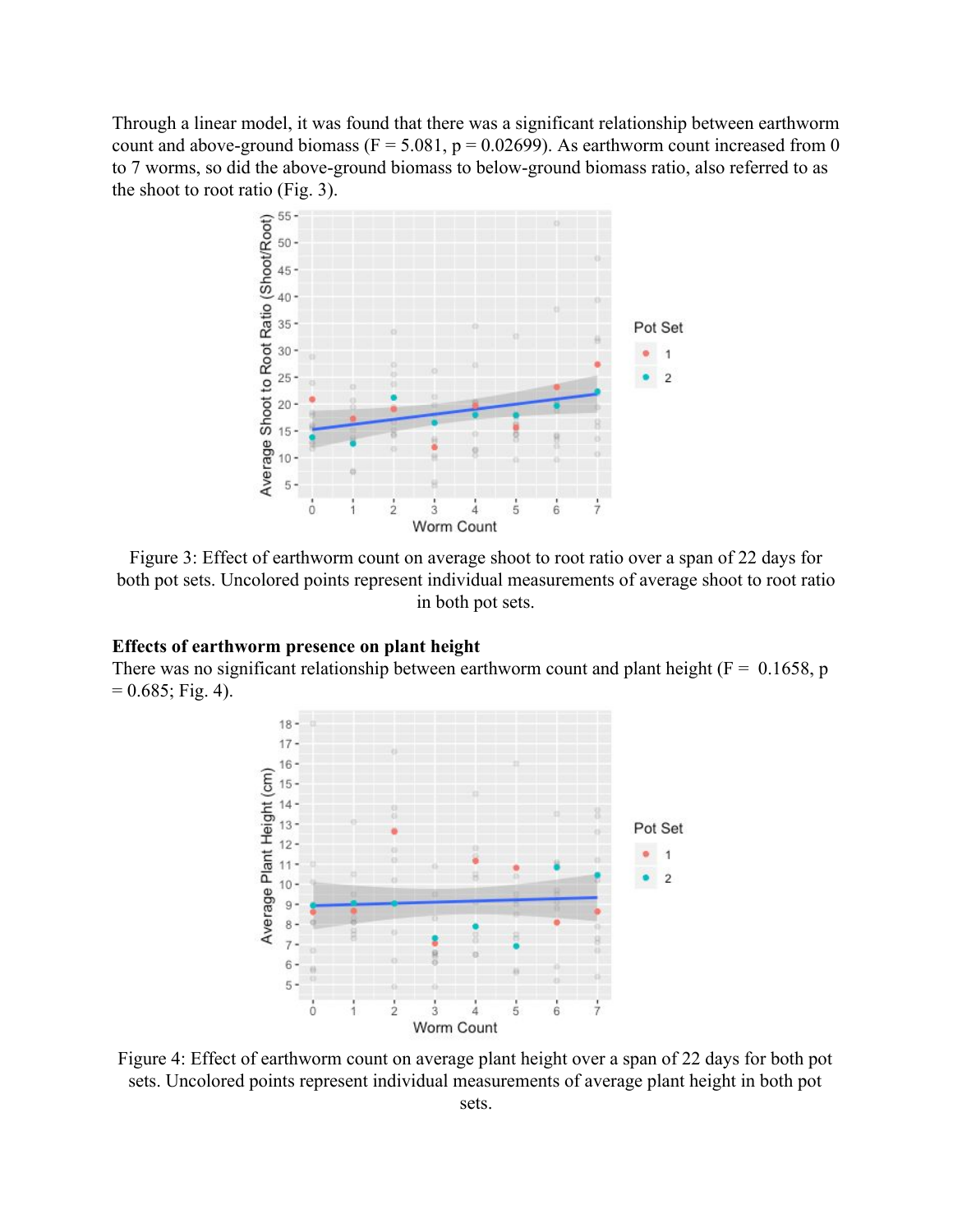#### **Effects of earthworm presence on leaf count**

There was no significant relationship between earthworm count and leaf count ( $F = 1.101$ ,  $p =$ 0.2973 , Fig. 5).



Figure 5: Effect of earthworm count on average leaf count over a span of 22 days for both pot sets. Uncolored points represent individual measurements of average leaf count in both pot sets.

### DISCUSSION

The main purpose of this research project is to better understand how earthworms are beneficial to plant health. Specifically, the aim is to explore how and to what extent earthworms impact the various metrics of plant health used in this study.

The relationship between above-ground biomass and earthworm count was seen to be significant. This supports the prediction made about this relationship and validates the hypothesis that higher earthworm presence results in greater plant health (Fig. 1). A similar relationship significance and support of a prediction and the hypothesis was seen in the above-ground biomass to below-ground biomass ratio, also known as shoot to root ratio (Fig. 3). Despite the relationship between earthworm count and below-ground biomass having no significance, this doesn't necessarily deviate away from the hypothesis. This is because plants may invest in shoots and vegetative tissues with nutrients being more readily available with the earthworm activity. This investment strategy is demonstrated best in the above-ground biomass to below-ground biomass ratio (Fig. 3). Further research could give insight into whether or not the linear relationship displayed in the data collected will reach a saturation point where no greater investment can be made by plants. It may also be useful to understand how different plant genera and families may invest their metabolic energies with the presence of earthworms. Plant height and leaf count were also found to be insignificant with respect to their relationship with earthworm count but because these two properties of above-ground biomass do not reflect the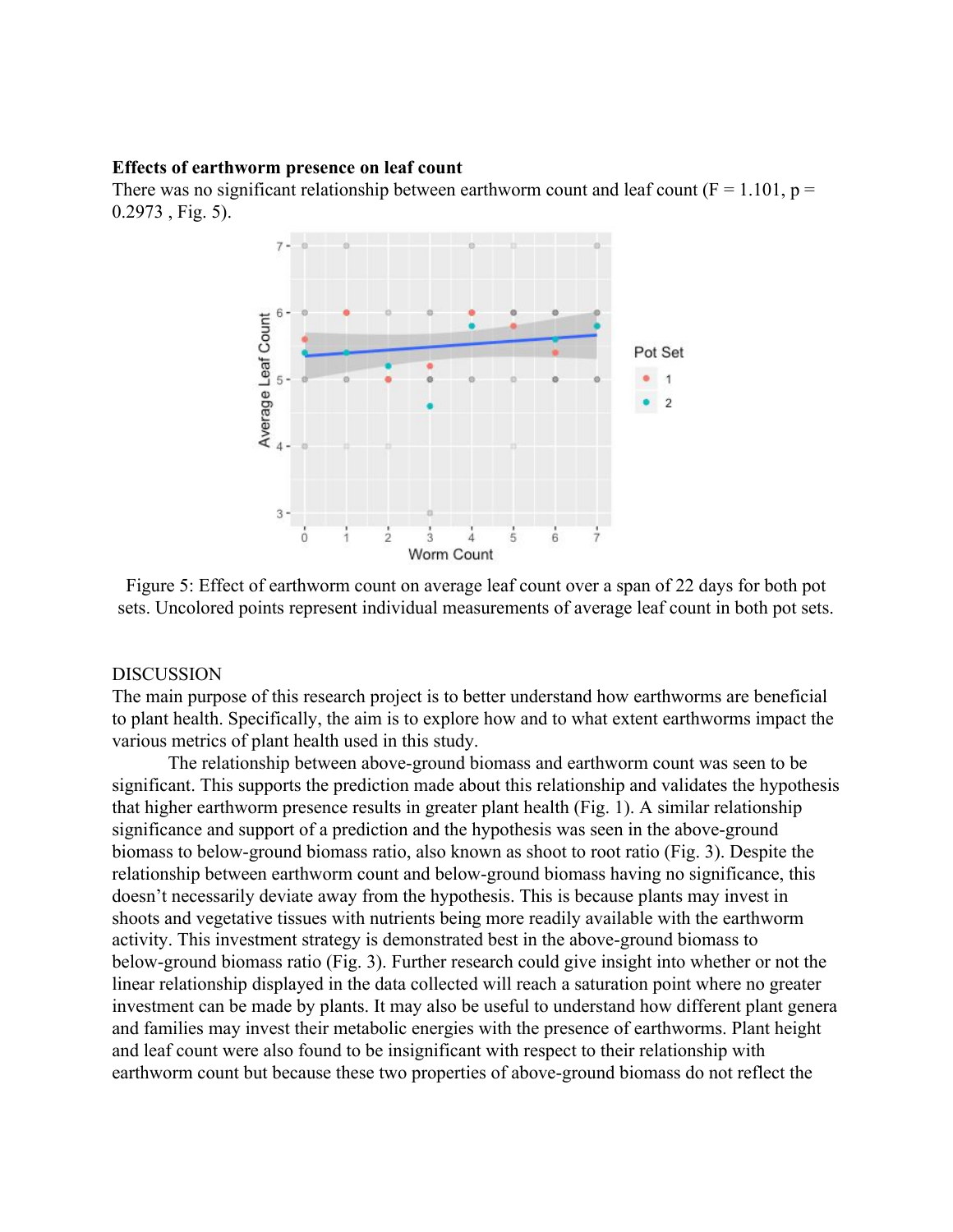total amount of vegetative tissue, the insignificance in the relationships may not entirely contradict the hypothesis.

Because the data demonstrates a relatively strong correlation between above-ground biomass and earthworm count, there is a significance to the relationship earthworms have with plants.

In terms of consistency with previous studies and reviews, the study results varied. Above-ground biomass was expected to increase with the presence of earthworms within the soil (Blouin et al. 2006, Xiao et al. 2018, Yoshitake et al. 2014). A similar trend was demonstrated in the experiment with worm count and above-ground biomass sharing a positive relationship. However, it was expected that earthworm activity and the movement through the soil would cause greater aeration and therefore would aid in the growth of root systems (Logsdon and Linden 1992). This determinant portion of plant health was not seen to have been affected by earthworm presence, leaving only above-ground biomass as a support for the hypothesis.

Other factors that could have been considered in this determination of whether or not earthworms impact plant health if resources were available can include nutrients as well as aeration. Quantifying macronutrient levels in parts per million would have better explained mechanistically how earthworms affect plant health since casting production produces nutrients from previously unbroken down organic matter (Blanchart et al. 1997, Tomati et al. 1988). However, the resources available allowed only for the categorization of nutrient levels as opposed to quantitative measurement. Furthermore, aeration could be quantified and measured in this experiment. If this was possible without disturbing root growth then it might have also given insight into how aeration of soil impacts plant health.

The significance of this work expands to understanding roles that earthworms play in ecosystems as well as roles earthworms play in agriculture. From the data collected, earthworms may have an impact on above-ground biomass. With respect to ecosystems, the presence and success of earthworms might be of importance to conservationists who hope to understand and maintain ecosystems, threatened or not, for their ability to increase above-ground biomass in plants. Conversely, it may be important to understand how an ecosystem may be impacted if a detrivore such as the earthworm were to be reduced or entirely removed and what cascade of effects would take place as a result. Some effects that could occur may include, but are not limited to, changes in soil nutrient levels, plant productivity, and soil aeration (Blouin et al. 2006, Shin et al. 2005). With regards to agriculture, the findings may be especially important because *Brassica rapa* ssp. *oleifera* belongs to the same genus as broccoli, cabbage, cauliflower, etc. (Terry et al. 2001). These genus members are a valuable source of income to farmers that make a living off of produce so understanding how earthworms increase the above-ground biomass may be of great interest in terms of increasing productivity and, consequently, revenue. Overall, the study showed some significance in areas that, if further tested on, could lead to greater understanding of how earthworms impact plant health in both natural ecosystems and agricultural ecosystems.

#### **REFERENCES**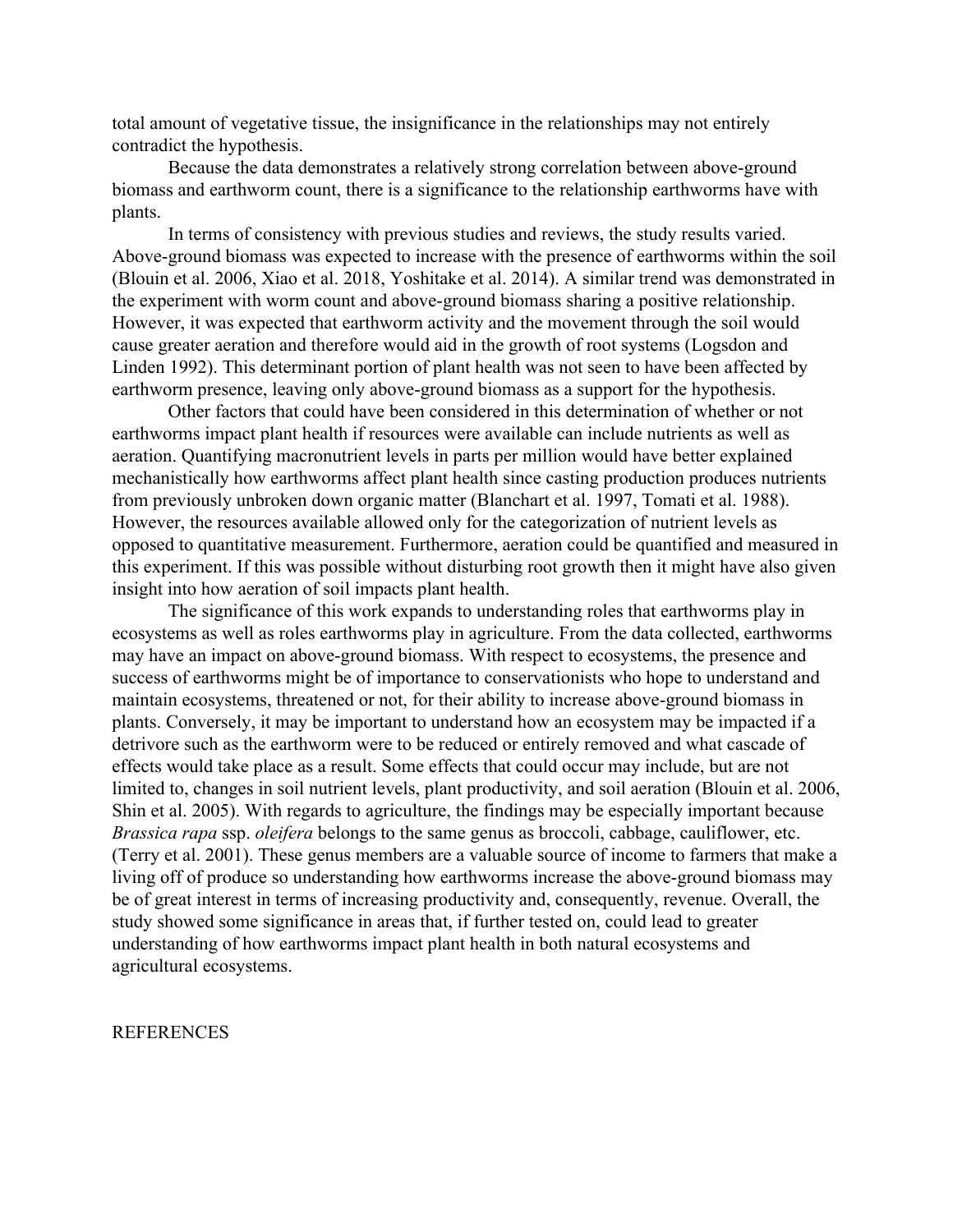- Barley, K. P. 1961. The Abundance of Earthworms in Agricultural Land and Their Possible Significance in Agriculture. Pages 249–268 *in* A. G. Norman, editor. Advances in Agronomy. Academic Press. Ann Arbor, Michigan, USA.
- Bart, S., J. Amossé, C. N. Lowe, C. Mougin, A. R. R. Péry, and C. Pelosi. 2018. *Aporrectodea caliginosa*, a relevant earthworm species for a posteriori pesticide risk assessment: current knowledge and recommendations for culture and experimental design. Environmental Science and Pollution Research International 25:33867–33881.
- Bertrand, M., S. Barot, M. Blouin, J. Whalen, T. de Oliveira, and J. Roger-Estrade. 2015. Earthworm services for cropping systems. Agronomy for Sustainable Development 35:553–567.
- Blanchart, E., P. Lavelle, E. Braudeau, Y. Le Bissonnais, and C. Valentin. 1997. Regulation of soil structure by geophagous earthworm activities in humid savannas of Côte d'Ivoire. Soil Biology and Biochemistry 29:431–439.
- Blouin, M., S. Barot, and P. Lavelle. 2006. Earthworms (*Millsonia anomala, Megascolecidae*) do not increase rice growth through enhanced nitrogen mineralization. Soil Biology and Biochemistry 38:2063–2068.
- Buckerfield, J. C., K. E. Lee, C. W. Davoren, and J. N. Hannay. 1997. Earthworms as indicators of sustainable production in dryland cropping in southern Australia. Soil Biology and Biochemistry 29:547–554.
- Hale, C. M., L. E. Frelich, P. B. Reich, and J. Pastor. 2008. Exotic earthworm effects on hardwood forest floor, nutrient availability and native plants: a mesocosm study. Oecologia 155:509–518.
- Lavelle, P., T. Decaëns, M. Aubert, S. Barot, M. Blouin, F. Bureau, P. Margerie, P. Mora, and J.-P. Rossi. 2006. Soil invertebrates and ecosystem services. European Journal of Soil Biology 42:S3–S15.
- Logsdon, S. D., and D. R. Linden. 1992. Interactions of earthworms with soil physical conditions influencing plant growth. Soil Science 154:330.
- Manyuchi, M. M. M., A. Phiri, N. Chirinda, P. Muredzi, J. Govhaand, and T. Sengudzwa. 2012. Vermicomposting of waste corn pulp blended with cow dung manure using *Eisenia Fetida*. World Academy of Science, Engineering and Technology 68:1306-1309.
- Musgrave, M. E. 2000. Realizing the potential of rapid-cycling *brassica* as a model system for use in plant biology research. Journal of Plant Growth Regulation 19:314–325.